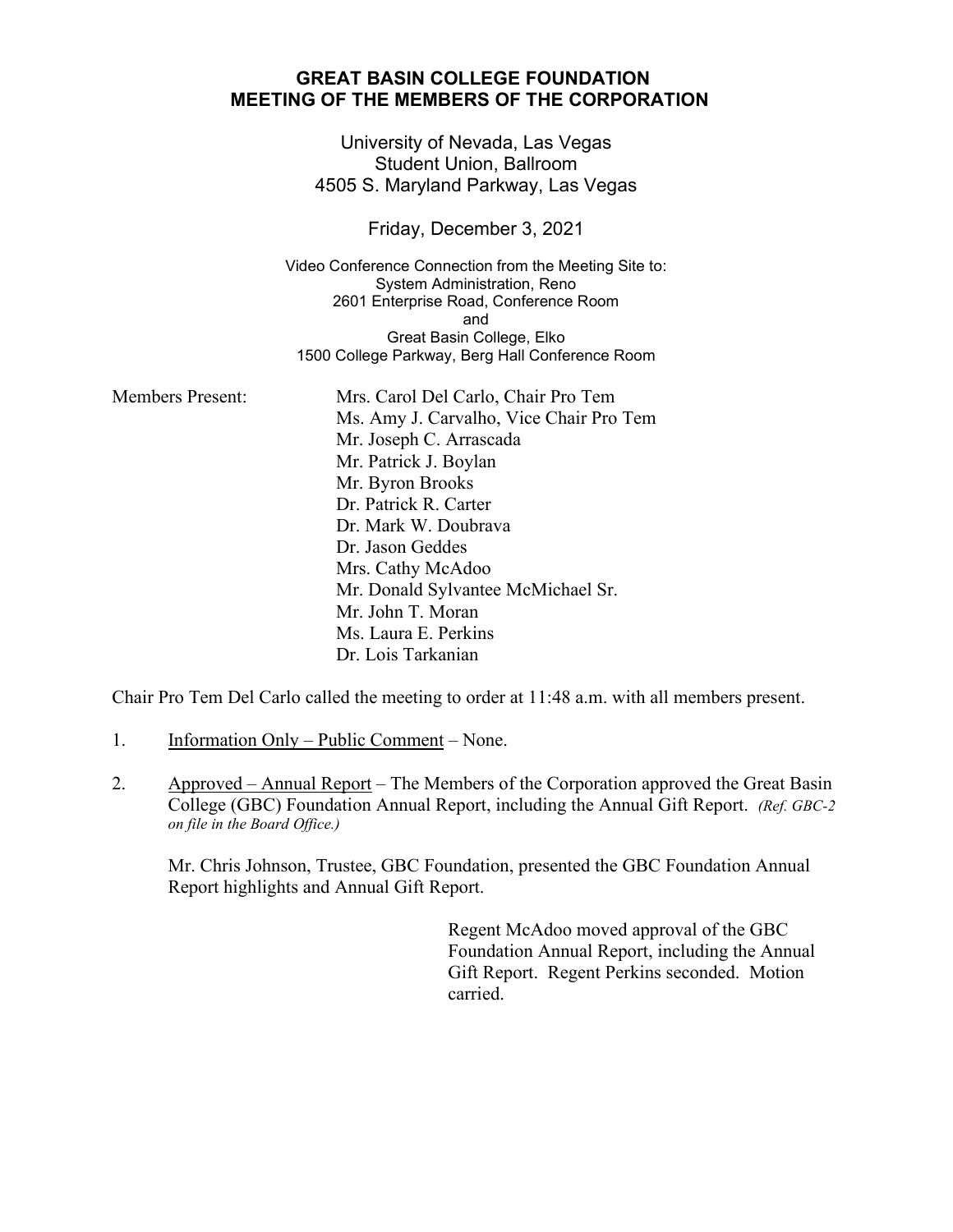GBC Foundation Minutes **Page 2** and the state of the state of the state of the state of the state of the state of the state of the state of the state of the state of the state of the state of the state of the state of the 12/03/21

3. Information Only – Officers – The GBC Foundation Board of Trustees selected the following individuals as officers of the Foundation.

> Robert Colon – Chair Holly Wilson – Vice Chair Joyce Helens, Ex-Officio – Secretary James Glennon – Treasurer

- 4. Approved Consent Items The Members of the Corporation approved the GBC Foundation Consent Items.
	- 4a. Approved Financial Statements and Management Letter The Members of the Corporation approved the GBC Foundation Financial Statements and Management Letter for the fiscal year ended June 30, 2021, along with the top 10 payee schedule. *(Refs. GBC-4a(1) & GBC-4a(2) on file in the Board Office.)*
	- 4b. Approved Appointments The Members of the Corporation approved the appointment of the following individual to the GBC Foundation Board of Trustees for a three-year term beginning July 1, 2020, expiring June 30, 2023.

Melanie Newton

The Members of the Corporation also approved the appointment of the following individuals to the GBC Foundation Board of Trustees for three-year terms beginning July 1, 2021, expiring June 30, 2024.

Linda Fitzgibbons Stacy Smith

4c. Approved – Reappointments – The Members of the Corporation approved the reappointment of the following individuals to the GBC Foundation Board of Trustees for three-year terms beginning July 1, 2021, expiring June 30, 2024.

> Dave Roden Chris Johnson Holly Wilson

> > Regent Perkins moved approval of the GBC Foundation consent items. Regent Carter seconded. Motion carried.

- 5. Information Only New Business None.
- 6. Information Only Public Comment None.